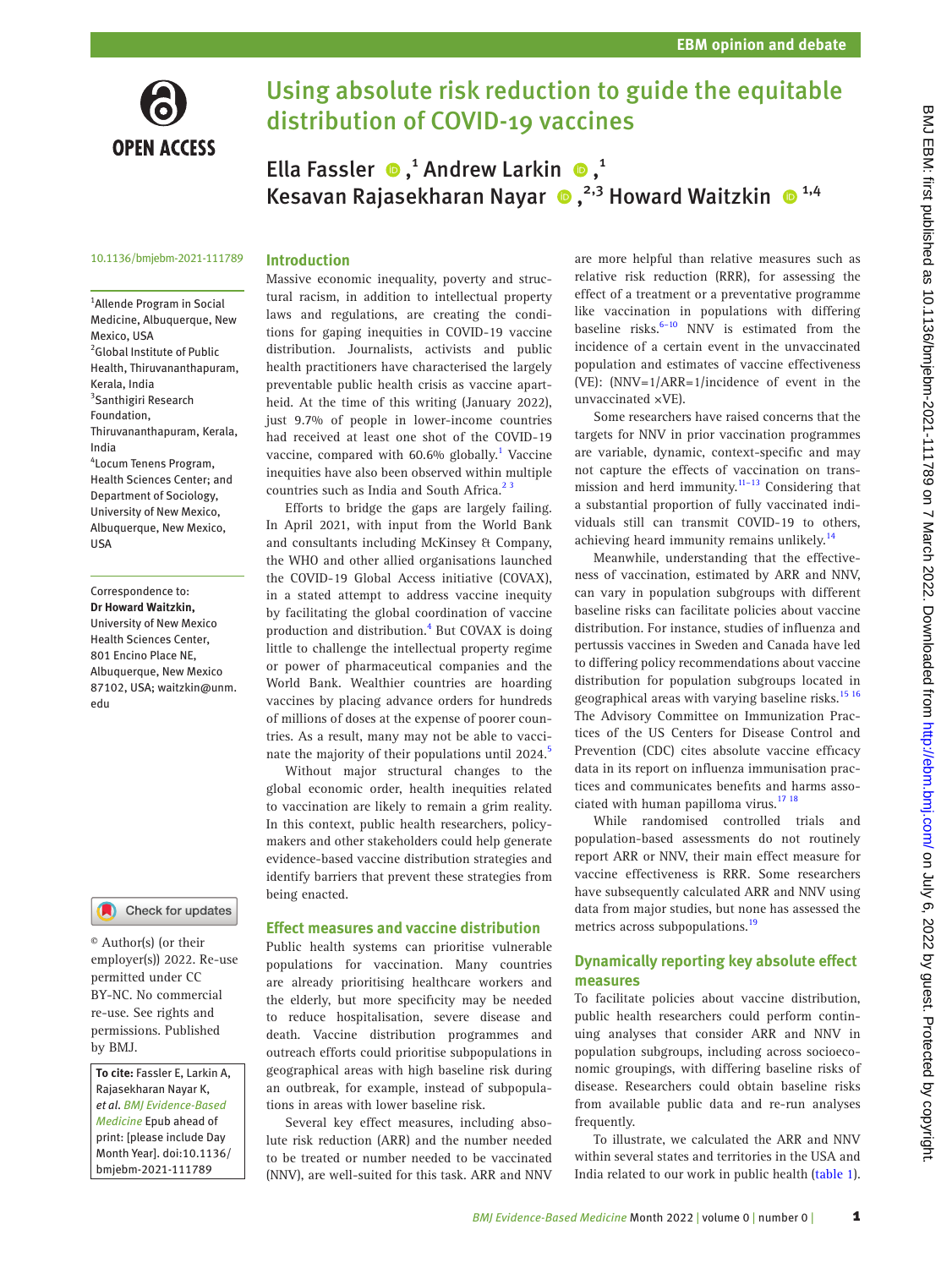|                                |                                               | Table 1 Numbers needed to be vaccinated in geographical areas with different baseline risks                                                                                                                                                                                                                                                   |                                                                                                          |                                                                                                                            |                                                      |                                                      |
|--------------------------------|-----------------------------------------------|-----------------------------------------------------------------------------------------------------------------------------------------------------------------------------------------------------------------------------------------------------------------------------------------------------------------------------------------------|----------------------------------------------------------------------------------------------------------|----------------------------------------------------------------------------------------------------------------------------|------------------------------------------------------|------------------------------------------------------|
| May 2021                       |                                               |                                                                                                                                                                                                                                                                                                                                               |                                                                                                          |                                                                                                                            |                                                      |                                                      |
| (A) County, state or territory | (B) Active cases<br>per 100000<br>population* | (C) Calculated active symptomatic<br>cases per 100000 (estimated at<br>50% of cases)<br>$(B \times 50\% )$ t                                                                                                                                                                                                                                  | (D) Calculated active symptomatic<br>cases per 10000 (expressed as<br>%)=baseline risk<br>(C/1000000)    | (E) Calculated risk of symptomatic<br>disease after vaccine with 95%<br>effectiveness (RRR 95%)<br>$(D \times 5\%)$ $(%)$  | (F) Absolute risk<br>reduction (ARR)<br>$(D-E)(%)$   | (G) Number needed to be<br>vaccinated (NNV)<br>(1/F) |
| De Baca, New Mexico            | 1124.74                                       | 562.37                                                                                                                                                                                                                                                                                                                                        | 0.56                                                                                                     | 0.03                                                                                                                       | 0.53(0.40 to 0.60)                                   | 200 (166 to 252)                                     |
| McKinley, New Mexico           | 730.89                                        | 365.45                                                                                                                                                                                                                                                                                                                                        | 0.37                                                                                                     | 0.02                                                                                                                       | 0.35(0.25 to 0.45)                                   | 286 (223 to 398)                                     |
| Catron, New Mexico             | 80.95                                         | 40.48                                                                                                                                                                                                                                                                                                                                         | 0.04                                                                                                     | 0.00                                                                                                                       | 0.04(0.00 to 0.08)                                   | 2500 (1275 to 62 792)                                |
| Ladakh territory, India        | 6250.00                                       | 3125.00                                                                                                                                                                                                                                                                                                                                       | 3.13                                                                                                     | 0.16                                                                                                                       | 2.97 (2.60 to 3.32)                                  | 34 (30 to 38)                                        |
| Uttar Pradesh state, India     | 833.00                                        | 416.50                                                                                                                                                                                                                                                                                                                                        | 0.42                                                                                                     | 0.02                                                                                                                       | 0.40(0.27 to 0.53)                                   | 250 (189 to 370)                                     |
| Kerala state, India            | 7143.00                                       | 3571.50                                                                                                                                                                                                                                                                                                                                       | 3.57                                                                                                     | 0.18                                                                                                                       | 3.39 (3.02 to 3.76)                                  | 29 (27 to 33)                                        |
| September 2021                 |                                               |                                                                                                                                                                                                                                                                                                                                               |                                                                                                          |                                                                                                                            |                                                      |                                                      |
| (A) County, state or territory | (B) Active cases<br>per 100000<br>population* | (C) Calculated active symptomatic<br>cases per 100000 (estimated at<br>50% of cases)<br>$(B \times 50\%)$ t                                                                                                                                                                                                                                   | (D) Calculated active symptomatic<br>cases per 100000 (expressed as<br>%)=baseline risk<br>(C/10000000%) | (E) Calculated risk of symptomatic<br>disease after vaccine with 66%<br>effectiveness (RRR 66%)<br>$(D \times 34\%)$ $(%)$ | (F) Absolute risk<br>reduction (ARR)<br>$(D - E)(%)$ | (G) Number needed to be<br>vaccinated (NNV)<br>(1/F) |
| De Baca, New Mexico            | 409.00                                        | 204.50                                                                                                                                                                                                                                                                                                                                        | 0.20                                                                                                     | 0.07                                                                                                                       | 0.13(0.03 to 0.23)                                   | 769 (431 to 3541)                                    |
| McKinley, New Mexico           | 517.00                                        | 258.50                                                                                                                                                                                                                                                                                                                                        | 0.26                                                                                                     | 0.09                                                                                                                       | 0.17 (0.05 to 0.29)                                  | 588 (350 to 1846)                                    |
| Catron, New Mexico             | 405.00                                        | 202.50                                                                                                                                                                                                                                                                                                                                        | 0.20                                                                                                     | 0.07                                                                                                                       | 0.13(0.03 to 0.23)                                   | 769 (431 to 3541)                                    |
| Ladakh territory, India        | 28.00                                         | 14.00                                                                                                                                                                                                                                                                                                                                         | 0.01                                                                                                     | 0.00                                                                                                                       | 0.01(0.00 to 0.01)                                   | 10000 (3379 to -10 418)                              |
| Uttar Pradesh state, India     | 14.00                                         | 7.00                                                                                                                                                                                                                                                                                                                                          | 0.01                                                                                                     | 0.00                                                                                                                       | 0.01(0.00 to 0.01)                                   | 10000 (3379 to -10 418)                              |
| Kerala state, India            | 1204.00                                       | 602.00                                                                                                                                                                                                                                                                                                                                        | 0.60                                                                                                     | 0.20                                                                                                                       | 0.40(0.23 to 0.58)                                   | 250 (174 to 444)                                     |
|                                |                                               | 95% CI shown in parentheses. CIs that overlap 0 occur with very low absolute risk reductions and indicate non-significant differences between the intervention and control groups. Such intervals do not necessarily<br>include the point estimates and reflect a range from beneficial to harmful effects of the intervention. <sup>27</sup> |                                                                                                          |                                                                                                                            |                                                      |                                                      |
|                                |                                               | *Sources: Johns Hopkins dashboard, https://www.arcgis.com/apps/MapSeries/index.html?appid=ad46e587a9134fcdb43ff54c16f8c39b (accessed 23 May 2021 and 5 September 2021); New York Times<br>data https://www.matimac.com/interactiva/10010/werld/sid/india.com/animic_cocococococococod1001110011                                               |                                                                                                          |                                                                                                                            |                                                      |                                                      |

# dashboard, https://www.nytimes.com/interactive/2020/world/asia/india-coronavirus-cases.html (accessed 23 May 2021 and 5 September 2021). dashboard, <https://www.nytimes.com/interactive/2020/world/asia/india-coronavirus-cases.html>(accessed 23 May 2021 and 5 September 2021).

rEstimate of percentage of infections that become symptomatic are based on published research and a published systematic review and meta-analysis.<sup>28-30</sup> Sensitivity analyses based on the range of percentages in †Estimate of percentage of infections that become symptomatic are based on published research and a published systematic review and meta-analysis.[28–30](#page-3-11) Sensitivity analyses based on the range of percentages in published research are available from the authors on request. published research are available from the authors on request.

 $\pi$ Reported effectiveness of the most effective vaccines dropped to the range of 66% based mainly on the emergence of the Delta variant.<sup>20</sup>  $\tau$ Reported effectiveness of the most effective vaccines dropped to the range of 66% based mainly on the emergence of the Delta variant.<sup>[20](#page-3-12)</sup>

<span id="page-1-0"></span>RRR, relative risk reduction. RRR, relative risk reduction.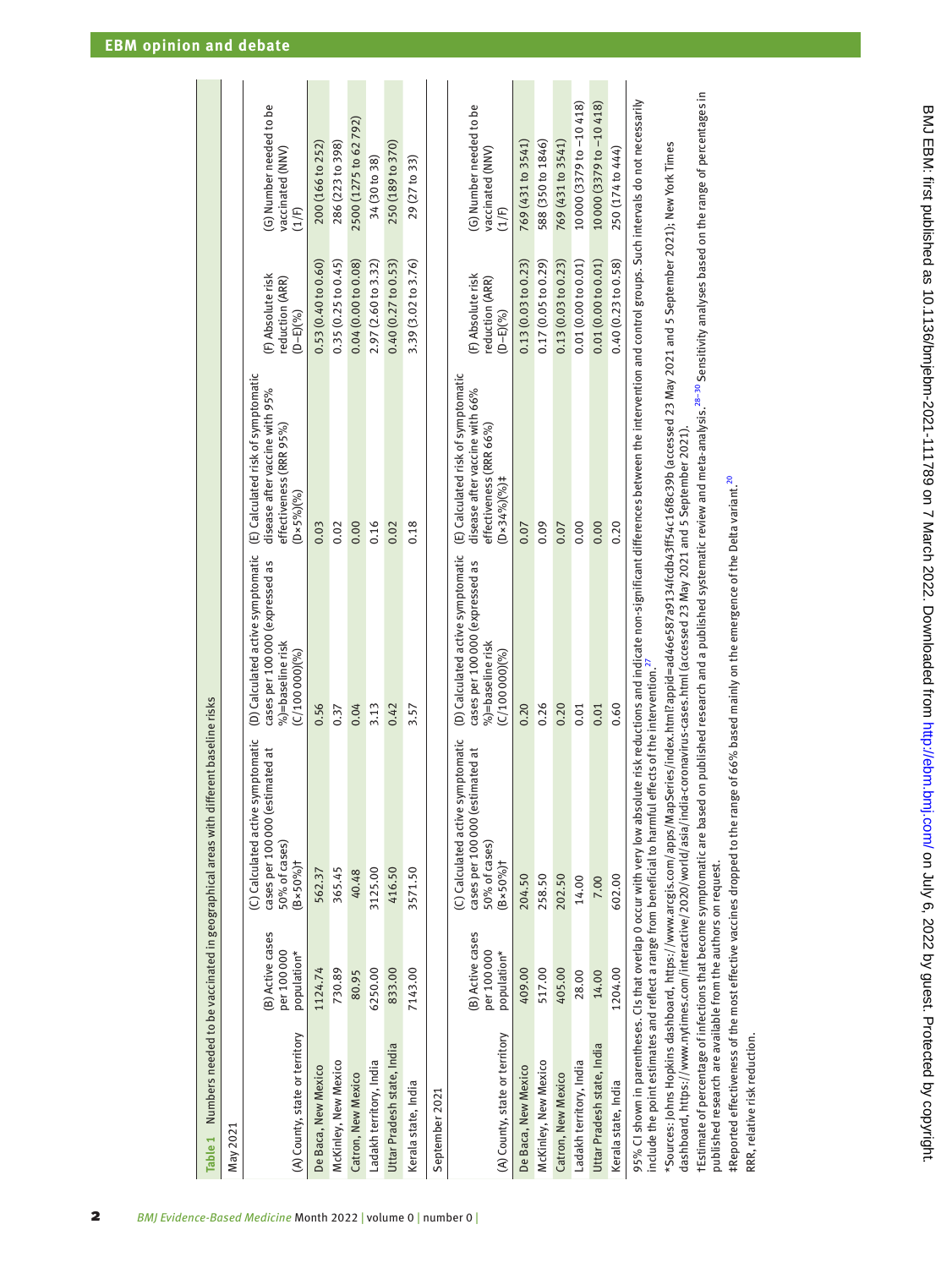During May 2021 in New Mexico, De Baca County with a large proportion of Latinx low-income residents and McKinley County with a large proportion of Navajo low-income residents would have been prioritised for vaccine distribution compared with Catron County with a mostly white, higher income population. In India, Kerala state and Ladakh territory would have received prioritisation, compared with Uttar Pradesh state. Later, during September 2021, with vaccine effectiveness reduced to 66% due to the Delta variant,<sup>20</sup> the ARRs and NNVs again varied substantially, linked to variations in baseline risks. McKinley County, New Mexico, would have been prioritised, but the prioritisation of De Baca and Catron counties would not have differed substantially. In India, overall, the ARRs decreased and NNVs increased. Based on available data, Kerala state again would have received prioritisation.

### **Barriers to adopting these metrics**

Despite potential benefits of using these indicators to guide vaccine distribution, such an approach may prove challenging in some countries. For example, in India the federal and some state governments made certain decisions about vaccine distribution based on a framework known as 'eminence-based' medicine.<sup>[21](#page-3-13)</sup> Some public health agencies withheld data from the public and did not assess baseline risk across socioeconomic groupings.<sup>[22](#page-3-14)</sup> In the USA, the CDC tracked vaccination status with demographic  $data<sub>1</sub><sup>23</sup>$  but it did not use ARR or NNV to guide vaccine distribution policies. Many US states and counties struggled to track COVID-19 cases. $24$ 

Calculating and updating ARR and NNV across subpopulations require some investment of time and resources. A region's baseline risk calculation depends on its ability to detect cases and testing capacity. In addition to waiving intellectual property laws and providing technological assistance for vaccine production, wealthier countries could fund data collection in lower-income counties and countries. Understanding the evidence more fully, of course, does not necessarily lead to policy decisions that the evidence suggests, but it may provide some leverage for people to advocate for their own health.

Patients and the public should be provided with transparent information about ARR in addition to RRR for population subgroups, as well as an overview of benefits versus harms. If a vaccine helps reduce transmission or enhances herd immunity, these effects should be quantified and explained clearly to patients and the public. Especially for individuals in population subgroups with higher baseline risks, educational efforts may emphasise the likely greater effectiveness of vaccines than in population subgroups with lower baseline risks.

A similar approach could guide vaccine distribution for subsequent waves, such as that dominated by the Omicron variant, as well as policies about booster vaccinations. Such guidance would depend on the observed baseline risks in different population subgroups, the observed RRR of vaccines against new variants and the varying calculated ARR for different population subgroups.

### **Guiding an equitable distribution of vaccines**

Low-income countries have taken on increased debt and other financial burdens because of intellectual property laws; high prices charged by pharmaceutical companies and vaccine hoarding by wealthier countries, in what has been called vaccine apartheid.<sup>[25](#page-3-17)</sup> A strategy emphasising vaccines' differential impacts on reducing absolute risk in population subgroups with varying baseline risks could alleviate some economic and practical burdens of trying to provide vaccines for everyone, especially in poorer regions of

richer countries, or in regions of poorer countries in the Global South.

Public health systems can assess baseline risks to target dynamically 'hot spot' areas for vaccine distribution. While not in any way justifying unequal access to vaccines, this strategy becomes especially important as we face the reality of barriers related to wealth, power, minority status, structural racism and other sources of profound inequality—conditions that create vaccine apartheid, as part of the broader social determination of health. $^{26}$ 

**Contributors** AL conceptualised the study, with input from HW. AL coordinated the statistical analysis and literature reviews, with inputs from HW. AL wrote the first draft of the manuscript; HW did extensive revisions; EF reorganised and extensively revised the manuscript in response to suggestions from the editor-in-chief, peer reviewers and an associate editor; and KRN and HW did further revisions. All coauthors approved the final version of the manuscript. The corresponding author attests that all listed authors meet authorship criteria and that no others meeting the criteria have been omitted. HW is the guarantor.

**Funding** EF is an independent journalist who received partial financial compensation from the Allende Program in Social Medicine for work on this project. No other specific funding was received for this study. AL and HW are semi-retired from clinical practice in internal medicine. HW receives access to library resources and personnel, internet service and uses of other facilities as a distinguished professor emeritus at the University of New Mexico. HW obtains no ongoing salary support but does receive retirement pensions as an emeritus professor from the University of New Mexico and the University of California. HW also receives payments as a primary care practitioner working to cover rural community health centres through the University of New Mexico's Locum Tenens Program. AL receives a retirement pension from a private fund generated through his medical practice. Employers/sponsors had no role in the design, analysis or dissemination of the study. The views expressed in this article are those of the authors and not necessarily those of the entities the authors are affiliated with and/or supported by.

**Competing interests** All authors have completed the ICMJE uniform disclosure form at [www.icmje.org/coi\\_disclosure.pdf](http://www.icmje.org/disclosure-of-interest/) and declare: except as noted above, no specific funding was received for this study. From personal earnings based on past and present clinical work, AL and HW make financial contributions to the Allende Program in Social Medicine, a tax-exempt charitable foundation, which provides support for projects in social medicine. The Allende Program in Social Medicine received a grant from the James R and Mary Jane Barrett Foundation, Baltimore, Maryland, USA, for a clinical programme serving active-duty military personnel that HW directs and that is unrelated to the present report. HW and AL receive royalties and honorariums for books, other writings and presentations for universities and non-profit organisations unrelated to this project. EF receives payments from publications that publish their articles. No other relationships or activities could appear to have influenced the submitted work.

**Patient consent for publication** Not applicable.

**Ethics approval** This study does not involve human participants.

**Provenance and peer review** Not commissioned; externally peer reviewed.